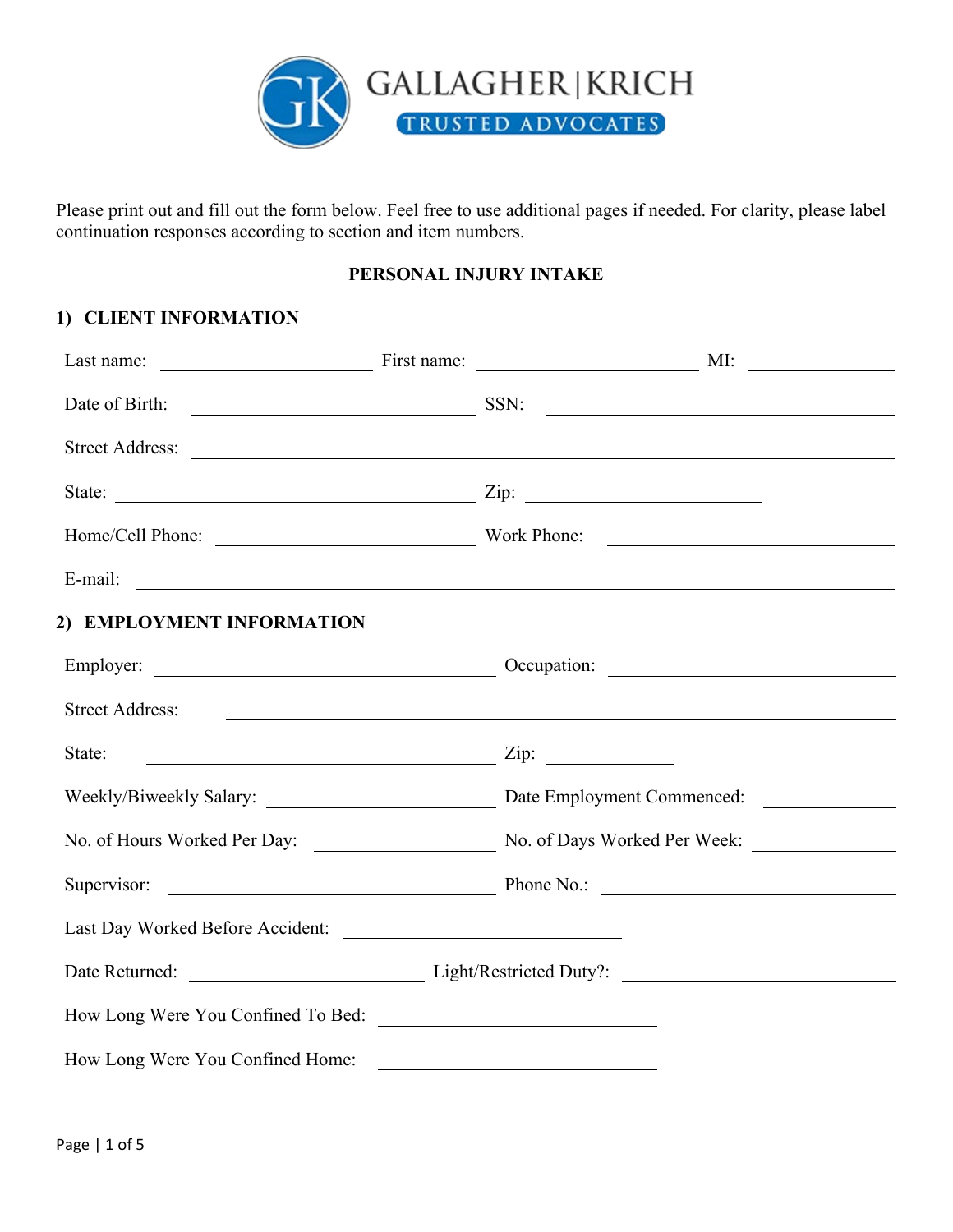## **3) ACCIDENT INFORMATION**

|                               | Date of Accident: Day: Day: Time:                                                                                                                                                                                                    |  |
|-------------------------------|--------------------------------------------------------------------------------------------------------------------------------------------------------------------------------------------------------------------------------------|--|
|                               | Location Of Accident:                                                                                                                                                                                                                |  |
|                               | Accident Report No.:                                                                                                                                                                                                                 |  |
|                               | Officer's Badge No.:                                                                                                                                                                                                                 |  |
|                               |                                                                                                                                                                                                                                      |  |
| 4) WITNESSES                  |                                                                                                                                                                                                                                      |  |
|                               | Witness $\#1$ Name:                                                                                                                                                                                                                  |  |
|                               |                                                                                                                                                                                                                                      |  |
|                               |                                                                                                                                                                                                                                      |  |
|                               | Witness $\#2$ Name:                                                                                                                                                                                                                  |  |
|                               |                                                                                                                                                                                                                                      |  |
|                               | Phone Number: <u>example and the contract of the set of the set of the set of the set of the set of the set of the set of the set of the set of the set of the set of the set of the set of the set of the set of the set of the</u> |  |
|                               | Witness $#3$ Name: $\qquad \qquad$                                                                                                                                                                                                   |  |
|                               |                                                                                                                                                                                                                                      |  |
|                               |                                                                                                                                                                                                                                      |  |
| 5) VII. VEHICLE INFORMATION   |                                                                                                                                                                                                                                      |  |
| $\Box$ I was a pedestrian.    |                                                                                                                                                                                                                                      |  |
| Vehicle No. 1: (Host Vehicle) |                                                                                                                                                                                                                                      |  |
|                               | Vehicle's Make: Vehicle's Model: Vehicle's Model:                                                                                                                                                                                    |  |
|                               | Vehicle's $VIN \#$ :                                                                                                                                                                                                                 |  |
|                               |                                                                                                                                                                                                                                      |  |
|                               | Owner's Address: <u>International Community of the Second Community of the Second Community of the Second Community of the Second Community of the Second Community of the Second Community of the Second Community of the Secon</u> |  |
|                               |                                                                                                                                                                                                                                      |  |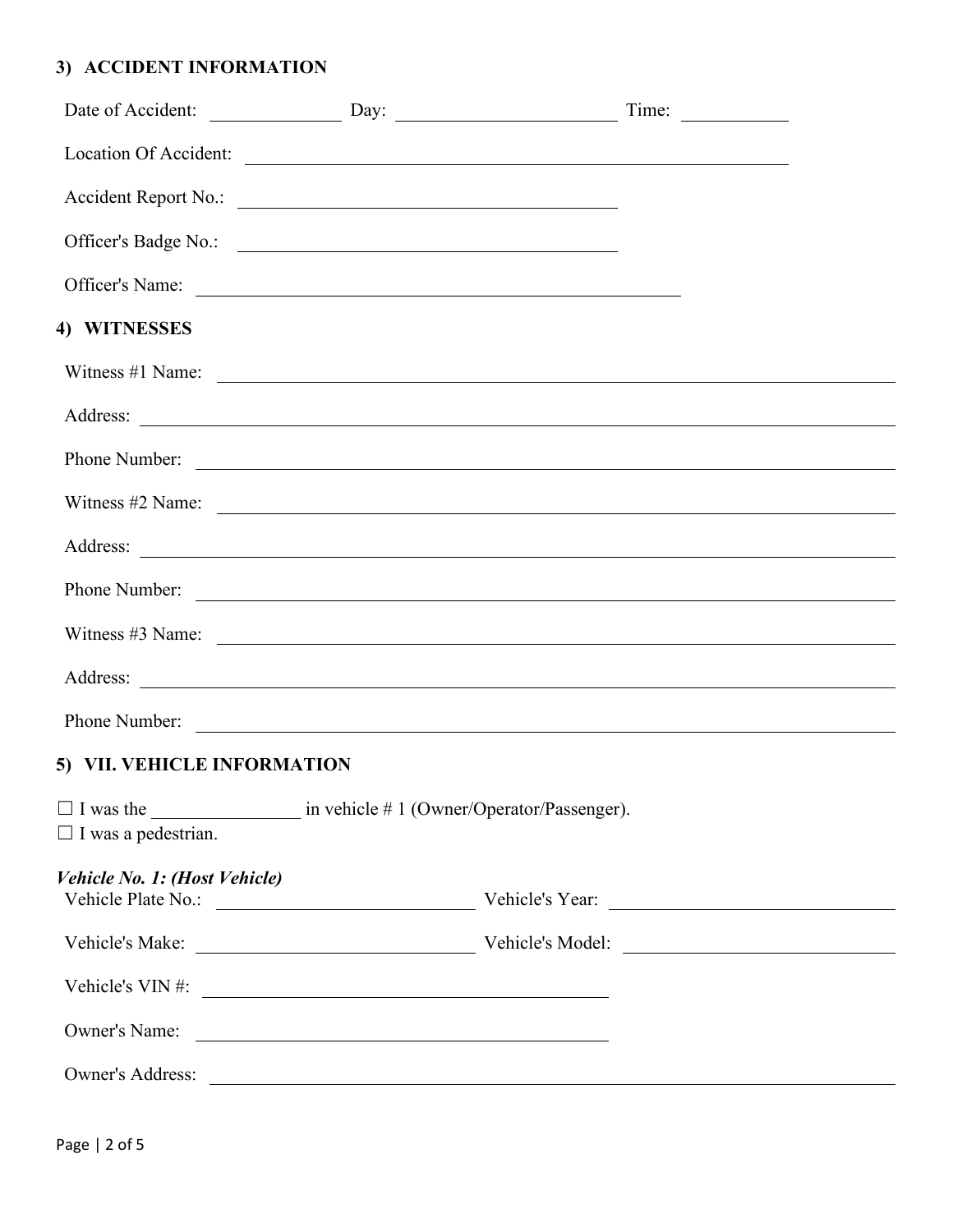|                                | Address: <u>the contract of the contract of the contract of the contract of the contract of the contract of the contract of the contract of the contract of the contract of the contract of the contract of the contract of the </u> |
|--------------------------------|--------------------------------------------------------------------------------------------------------------------------------------------------------------------------------------------------------------------------------------|
|                                | Carrier/Insurance Code:                                                                                                                                                                                                              |
|                                |                                                                                                                                                                                                                                      |
|                                | Policy Holder: Policy No.: 2008 Policy No.: 2008 Policy No.: 2008 Policy No.: 2008 Policy No.: 2008 Policy No.: 2008 Policy No.: 2008 Policy No.: 2008 Policy No.: 2008 Policy No.: 2008 Policy No.: 2008 Policy No.: 2008 Pol       |
|                                |                                                                                                                                                                                                                                      |
| Vehicle No. 2:                 |                                                                                                                                                                                                                                      |
|                                |                                                                                                                                                                                                                                      |
|                                | Vehicle's Make: Vehicle's Model: Vehicle's Model:                                                                                                                                                                                    |
| Vehicle's VIN #: $\frac{1}{2}$ |                                                                                                                                                                                                                                      |
| Owner's Name:                  |                                                                                                                                                                                                                                      |
|                                |                                                                                                                                                                                                                                      |
|                                | Leaseholder's Name: Leaseholder's Name:                                                                                                                                                                                              |
|                                |                                                                                                                                                                                                                                      |
| Operator:                      |                                                                                                                                                                                                                                      |
| Address:                       | <u> 1989 - Jan Barat, amerikan berasal di sebagai berasal di sebagai berasal di sebagai berasal di sebagai berasa</u>                                                                                                                |
|                                | Carrier/Insurance Code:                                                                                                                                                                                                              |
|                                |                                                                                                                                                                                                                                      |
|                                | Policy Holder: Policy No.: 2008 Policy No.: 2008 Policy No.: 2008 Policy No.: 2008 Policy No.: 2008 Policy No.: 2008 Policy No.: 2008 Policy No.: 2008 Policy No.: 2008 Policy No.: 2008 Policy No.: 2008 Policy No.: 2008 Pol       |
|                                |                                                                                                                                                                                                                                      |
| Vehicle No. 3:                 |                                                                                                                                                                                                                                      |
|                                |                                                                                                                                                                                                                                      |
|                                | Vehicle's Model:                                                                                                                                                                                                                     |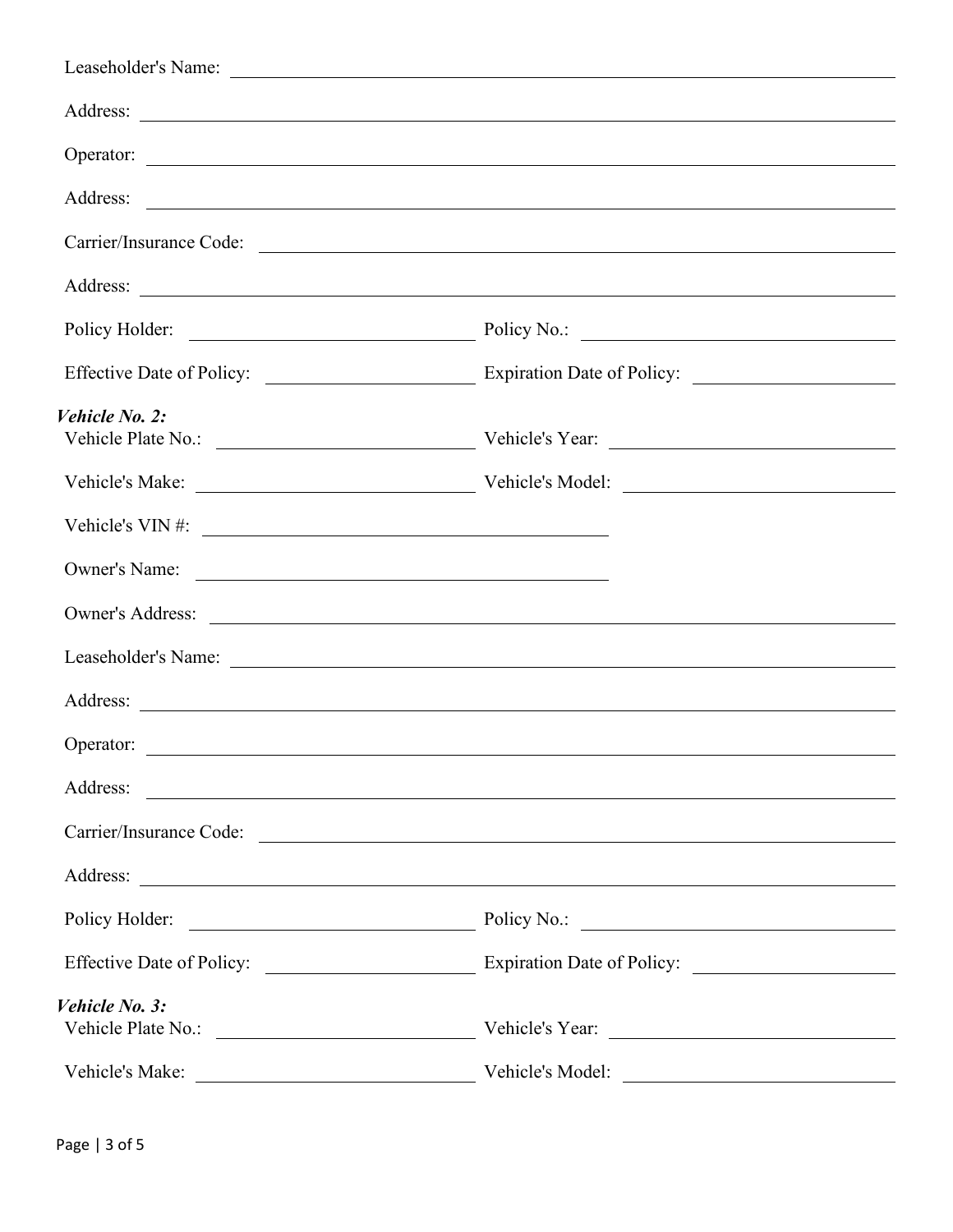| Vehicle's VIN #: $\qquad \qquad$                                                             |                                                                                                                                                                                                                                |
|----------------------------------------------------------------------------------------------|--------------------------------------------------------------------------------------------------------------------------------------------------------------------------------------------------------------------------------|
| Owner's Name:                                                                                |                                                                                                                                                                                                                                |
|                                                                                              |                                                                                                                                                                                                                                |
|                                                                                              |                                                                                                                                                                                                                                |
|                                                                                              |                                                                                                                                                                                                                                |
|                                                                                              |                                                                                                                                                                                                                                |
|                                                                                              |                                                                                                                                                                                                                                |
|                                                                                              | Carrier/Insurance Code:                                                                                                                                                                                                        |
|                                                                                              |                                                                                                                                                                                                                                |
|                                                                                              | Policy Holder: Policy No.: 2008 Policy No.: 2008 Policy No.: 2008 Policy No.: 2008 Policy No.: 2008 Policy No.: 2008 Policy No.: 2008 Policy No.: 2008 Policy No.: 2008 Policy No.: 2008 Policy No.: 2008 Policy No.: 2008 Pol |
|                                                                                              |                                                                                                                                                                                                                                |
| 6) Hospitals                                                                                 |                                                                                                                                                                                                                                |
|                                                                                              |                                                                                                                                                                                                                                |
|                                                                                              |                                                                                                                                                                                                                                |
| Emergency Care at Scene: Yes □ No □<br>Ambulance: Yes □ No □                                 |                                                                                                                                                                                                                                |
|                                                                                              |                                                                                                                                                                                                                                |
|                                                                                              | Date of Treatment: <u>New York: Date of Discharge:</u> Date of Discharge:                                                                                                                                                      |
|                                                                                              |                                                                                                                                                                                                                                |
| Treatment Type: $\Box$ ER $\Box$ Admission $\Box$ Outpatient $\Box$ Clinic Visit             |                                                                                                                                                                                                                                |
|                                                                                              |                                                                                                                                                                                                                                |
|                                                                                              | Date of Treatment: <u>New York: Date of Discharge:</u> Date of Discharge:                                                                                                                                                      |
|                                                                                              |                                                                                                                                                                                                                                |
| Treatment Type: $\square$ ER $\square$ Admission $\square$ Outpatient $\square$ Clinic Visit |                                                                                                                                                                                                                                |